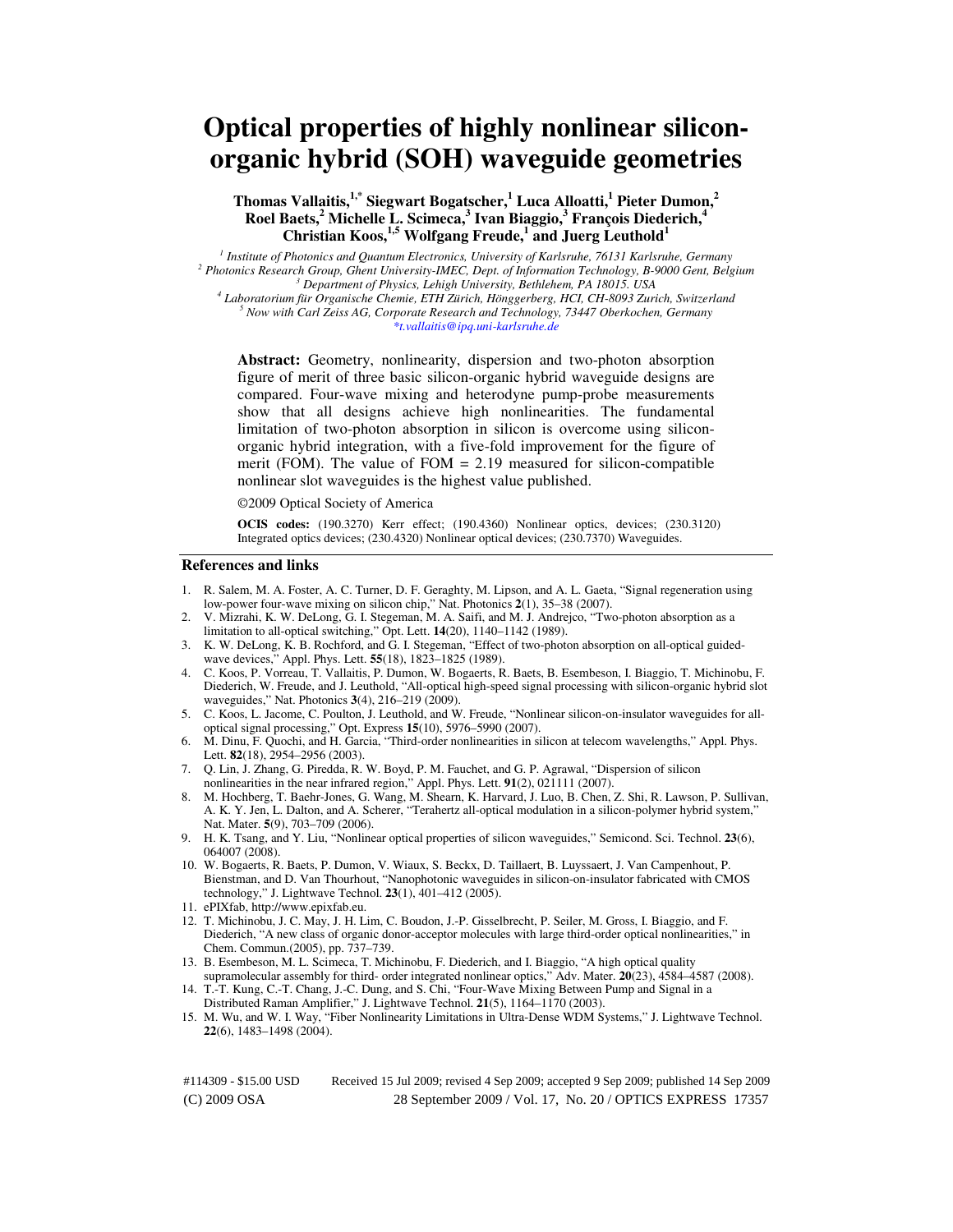- 16. T. Vallaitis, C. Heine, R. Bonk, W. Freude, J. Leuthold, C. Koos, B. Esembeson, I. Biaggio, T. Michinobu, F. Diederich, P. Dumon, and R. Baets, "All-optical wavelength conversion at 42.7 Gbit/s in a 4 mm long siliconorganic hybrid waveguide," in Proc. Optical Fiber Communication Conference (OFC'09), San Diego (CA), USA, 22.–26.03.2009(2009), p. OWS3.
- 17. J. Mørk, and A. Mecozzi, "Theory of the ultrafast optical response of active semiconductor waveguides," J. Opt. Soc. Am. B **13**(8), 1803–1816 (1996).
- 18. T. Vallaitis, C. Koos, R. Bonk, W. Freude, M. Laemmlin, C. Meuer, D. Bimberg, and J. Leuthold, "Slow and fast dynamics of gain and phase in a quantum dot semiconductor optical amplifier," Opt. Express **16**(1), 170–178 (2008).
- 19. G. W. Rieger, K. S. Virk, and J. F. Young, "Nonlinear propagation of ultrafast 1.5 µm pulses in high-indexcontrast silicon-on-insulator waveguides," Appl. Phys. Lett. **84**(6), 900–902 (2004).
- 20. M. A. Foster, A. C. Turner, R. Salem, M. Lipson, and A. L. Gaeta, "Broad-band continuous-wave parametric wavelength conversion in silicon nanowaveguides," Opt. Express **15**(20), 12949–12958 (2007).
- 21. B. L. Lawrence, M. Cha, J. U. Kang, W. Toruellas, G. Stegeman, G. Baker, J. Meth, and S. Etemad, "Large purely refractive nonlinear index of single crystal P-toluene sulphonate (PTS) at 1600 nm," Electron. Lett. **30**(5), 447–448 (1994).

#### **1. Introduction**

Highly nonlinear waveguides are key to on-chip integration of all-optical signal processing. All-optical signal processing devices should most preferentially be implemented in widely available and cheap silicon technology and rely on the optical Kerr effect, hence enabling operation at THz bandwidth. However, while the Kerr effect in silicon is fast, its implementation is limited to low-power operation [1] to avoid impairments by the lifetime of free carriers generated by two-photon absorption (TPA) [2,3]. An alternative to the all-silicon technology is the silicon-organic hybrid (SOH) approach, which combines the highly developed silicon technology with a choice of organic cladding materials. The SOH approach allows the fabrication of ultra-dense highly field-confining silicon waveguides that combine record-high third-order nonlinear effects with low nonlinear losses [4].

The performance of highly nonlinear  $\chi^{(3)}$  waveguides may be determined by four key parameters: the real and the imaginary part of the nonlinearity parameter  $\gamma$ , the chromatic dispersion  $D_2$ , and the linear waveguide loss  $\alpha_0$ . At best,  $\text{Re}\{\gamma\}$  should be as large as possible, which requires a material with the largest possible nonlinear refractive index  $n_2$  and the highest possible confinement to the effective area  $A_{\text{eff}}^{(3)}$ ,

$$
\operatorname{Re}\left\{\gamma\right\} = \frac{n_2 \omega}{c A_{\text{eff}}^{(3)}},\tag{1}
$$

where  $\omega$  is the angular frequency and  $c$  is the speed of light.

If the nonlinear loss due to two-photon absorption is significant, the peak power that can be used for cross and self-phase modulation is reduced. This places a fundamental limit on the achievable nonlinear effect at high power levels [2]. In that case,  $\gamma$  becomes complex: The real part of  $\gamma$  corresponds to the nonlinear refractive index change, and the imaginary part represents the nonlinear loss. The relative magnitude is described by the characteristic twophoton absorption figure of merit,

$$
FOM_{TPA} = -\frac{1}{4\pi} \frac{\text{Re}\{\gamma\}}{\text{Im}\{\gamma\}}.
$$
 (2)

Please note that in this definition  $FOM_{TPA}$  represents a property of the waveguide. The figure of merit can also be defined to be a material property, relating the nonlinear index  $n_2$  to the nonlinear TPA-coefficient  $\alpha_2$ , FOM<sub>TPA</sub> =  $n_2/(\lambda \alpha_2)$ . Both definitions are equivalent if  $n_2$  and  $\alpha_2$  are uniform over the waveguide's cross section. In order to be able to achieve a

(C) 2009 OSA 28 September 2009 / Vol. 17, No. 20 / OPTICS EXPRESS 17358 #114309 - \$15.00 USD Received 15 Jul 2009; revised 4 Sep 2009; accepted 9 Sep 2009; published 14 Sep 2009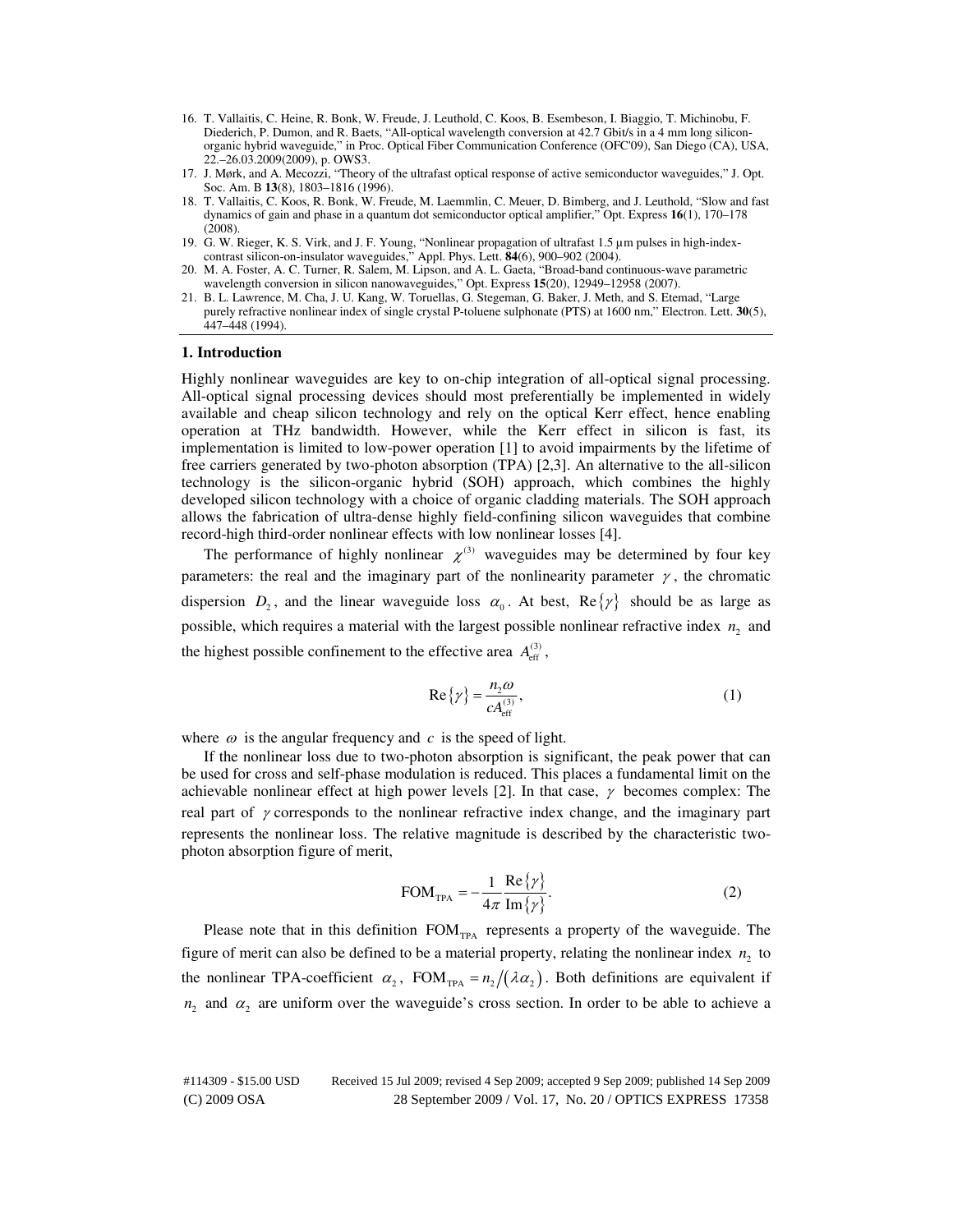self-phase modulation (SPM)-induced phase shift  $\Delta \phi_{NL} > \pi$ , and to allow all-optical switching, waveguides need to exceed a value of  $FOM_{TPA} > 0.5$  [2,3].

In this paper we compare the nonlinearity parameter  $\gamma$ , the chromatic dispersion  $D_2$ , the linear waveguide loss  $\alpha_0$ , and the figure of merit of a conventional silicon wire waveguide with two different silicon-organic hybrid waveguides. It is found that silicon wire waveguides have a high nonlinearity parameter of up to  $300000/(W \text{ km})$ , but are limited by the silicon figure of merit  $FOM_{TPA} = 0.38 \pm 0.17$ . In silicon waveguides two-photon absorption creates a large number of free carriers, which in turn lead to a slow dynamic due to the plasma effect. However, the combination of silicon waveguides with highly nonlinear organic cladding materials outperforms the simple silicon wire waveguide with respect to the two-photon absorption figure of merit with values up to  $FOM_{TPA} = 2.19 \pm 0.25$  while retaining a high nonlinearity parameter  $\gamma > 100000/(W \text{ km})$ . In this investigation we choose a nonlinear cladding material with a refractive index of  $n = 1.8$  and a nonlinear refractive index of  $n_2 = (1.7 \pm 0.8) \times 10^{-17} \text{ m}^2/\text{W}$ . The experiments were performed at 1550 nm.

## **2. Waveguide structures**



Fig. 1. Geometry and electric field distribution of three highly nonlinear CMOS-compatible waveguides. All silicon-on insulator waveguide structures are covered with an organic nonlinear cladding material (NL). (a) "*Core nonlinearity*": A strip waveguide operated in TE mode (dominant electric field component along the *x*-direction), where the light is concentrated

in the waveguide core. The third-order nonlinearity is dominated by the complex-valued  $\chi^{(3)}$ of silicon, while the effect of the cladding material is negligible. (b) "*Cladding nonlinearity*": A strip waveguide operated in TM mode (dominant electric field component along the *y*direction). The optical signal is squeezed into the cladding allowing to exploit the real valued nonlinearity of the cladding. (c) "*Slot nonlinearity*": In the slot geometry, the light is almost completely confined to the slot filled with nonlinear material. For a cladding material with a real susceptibility, the TPA figure of merit is high for (b) and (c). All waveguides have been fabricated on the same chip with the same cladding material to allow for a fair comparison.

We consider here three generic nonlinear waveguide structures that exploit the nonlinearities of the core and the cladding material to a different extent [5]. Figure 1 shows the three proposed basic designs [5] along with the mode fields calculated for a cladding with  $n = 1.8$ . All structures are highly nonlinear but show characteristic differences in nonlinearity, dispersion, and the TPA figure of merit. They can be classified according to their real and imaginary part of the dominant nonlinearity.

#### *2.1 Core nonlinearity*

The strip waveguide operated in TE mode (dominant electric field component along the *x*direction) is shown in Fig. 1(a). It consists of a single silicon strip waveguide. The field is

(C) 2009 OSA 28 September 2009 / Vol. 17, No. 20 / OPTICS EXPRESS 17359 #114309 - \$15.00 USD Received 15 Jul 2009; revised 4 Sep 2009; accepted 9 Sep 2009; published 14 Sep 2009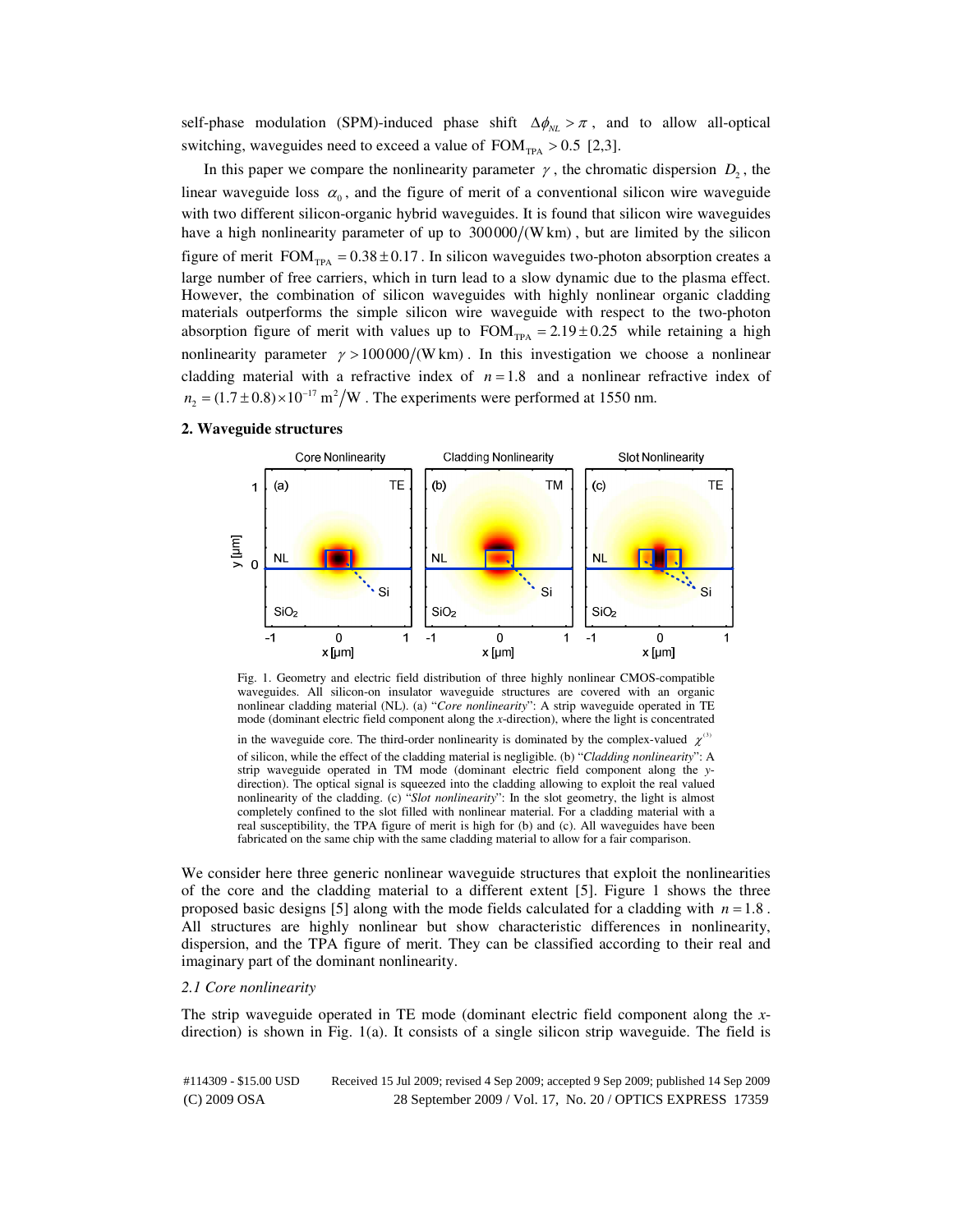concentrated in the waveguide core ("core nonlinearity") and the nonlinear effect is maximized by the strong field confinement and dominated by the complex-valued  $\chi^{(3)}$  of silicon. Hence, the figure of merit has a low value of  $FOM_{TPA} \approx 0.35$  [6,7]. This structure is simple to fabricate, although care needs to be taken to reduce the sidewall roughness.

#### *2.2 Cladding nonlinearity*

The strip waveguide operated in TM mode (dominant electric field component along the *y*direction) is shown in Fig. 1(b). It consists of a single silicon strip waveguide with a nonlinear cladding material. The mode is mostly guided in the cladding ("cladding nonlinearity"). The discontinuity of the refractive index at the waveguide top gives rise to a strong field enhancement in the cladding [8]. If the two-photon absorption in the organic cladding material is negligible, the waveguide figure of merit will be greatly improved. The top surface of the silicon strip is protected in all fabrication steps, so it remains flat and the propagation loss is low.

#### *2.3 Slot nonlinearity*

A different approach uses two narrow silicon strips separated by a small slot. Again, the whole structure is covered by a nonlinear organic cladding material. The mode distribution of a slot waveguide operated in TE mode is shown in Fig. 1(c). The light is strongly confined to the slot ("slot nonlinearity") due to the field enhancement at the silicon-organic interface. Because the intensity in the silicon strips is low, two-photon absorption will be lowest in the slot geometry, which leads to a greatly improved figure of merit. The propagation loss is higher than for the strip waveguides as the structure has four sidewalls that suffer from surface roughness. Further technological improvements might solve this problem.

### *2.4 Maximizing the nonlinearity coefficient of the three structures*



Fig. 2. Effective areas for third order interaction in silicon  $(-, Si)$  and in the nonlinear cladding material (-, Cladding). For a fixed waveguide height of 220 nm the width of the strip or slot is varied. Following (1) the nonlinearity parameter is large for small effective areas. Small arrows  $(\downarrow)$  mark the optimum dimensions [5]. The data points  $(\square, \bullet)$  indicate the effective areas of the samples investigated in this paper. (a) In the waveguide with the core nonlinearity the dominant nonlinear contribution comes from the silicon, as the silicon effective area can be strongly minimized. (b) In waveguides with *cladding nonlinearity* both silicon and the nonlinear cladding material contribute alike. (c) The nonlinear effect of waveguides with *slot nonlinearity* mainly depends on the slot width. Decreasing the slot width decreases the effective area and thereby increases the nonlinearity parameter.

The nonlinearity coefficient can be maximized by the proper selection of the nonlinear material and by optimizing the geometry of the structure in order to minimize the effective areas of the mode fields depicted in Fig. 1. In this investigation we have contributions to the nonlinearity coefficient from the silicon  $(n_2 = (4.5 \pm 1.5) \times 10^{-18} \text{ m}^2/\text{W}$  [9]) and from the nonlinear organic cladding ( $n_2 = (1.7 \pm 0.8) \times 10^{-17} \text{ m}^2/\text{W}$ ). Figure 2 shows effective areas for

(C) 2009 OSA 28 September 2009 / Vol. 17, No. 20 / OPTICS EXPRESS 17360 #114309 - \$15.00 USD Received 15 Jul 2009; revised 4 Sep 2009; accepted 9 Sep 2009; published 14 Sep 2009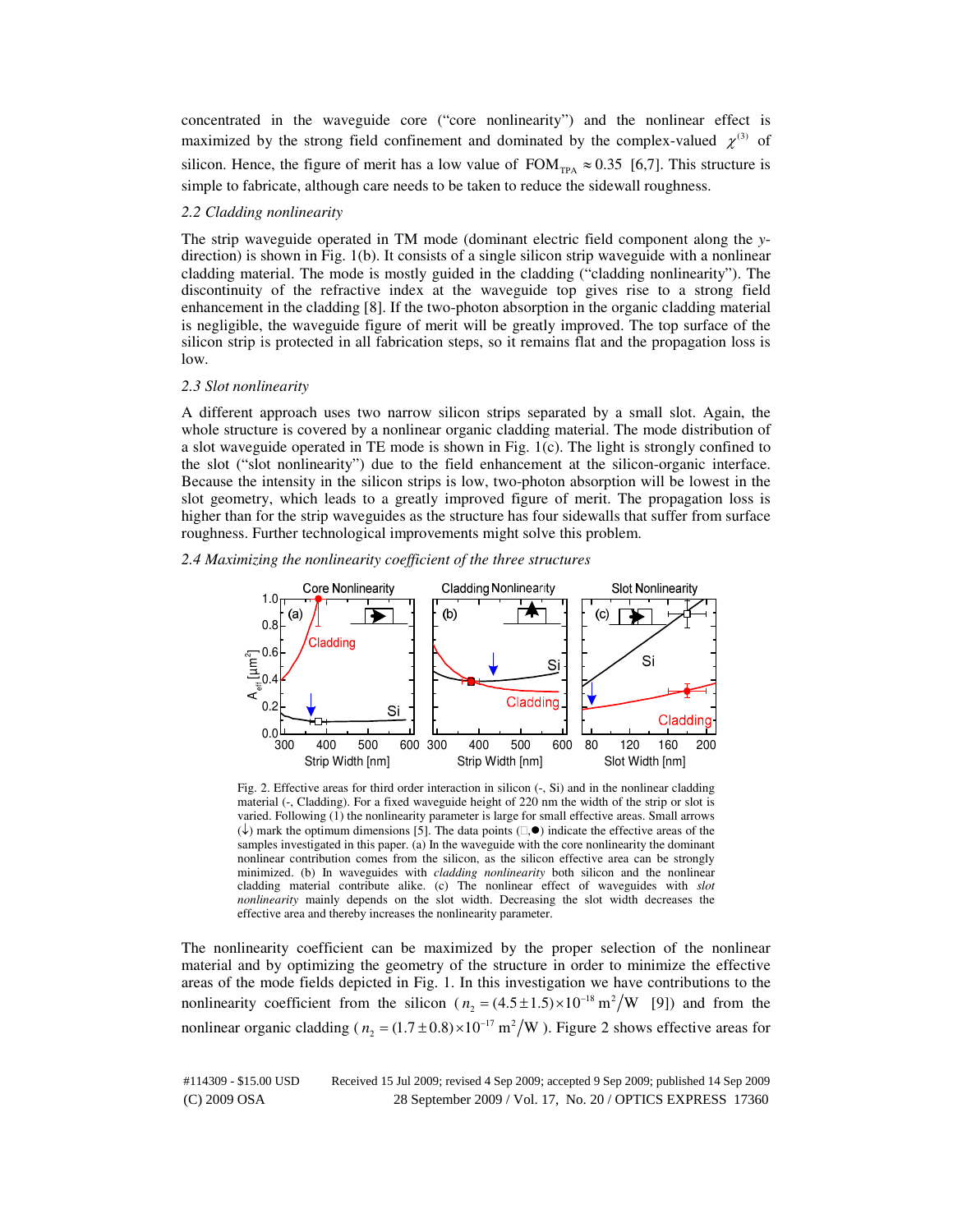the third order interaction in silicon (-, Si) and the nonlinear cladding material (-, Cladding). For a fixed waveguide height of 220 nm the width of the strip or slot is varied. Small arrows mark technologically feasible dimensions that would optimize the nonlinearity parameter [5]. The data points  $(\Box, \bullet)$  indicate the effective areas of the samples investigated in this paper.

Figure 2(a) shows that the nonlinearity of waveguides with *core nonlinearity* is dominated by the silicon effective area. For waveguides with *cladding nonlinearity* in Fig. 2(b) both silicon and the nonlinear cladding material contribute alike. The nonlinear effect of waveguides with *slot nonlinearity* in Fig. 2(c) mainly depends on the slot width. Decreasing the slot width decreases the effective area and thereby increases the nonlinearity parameter. For a waveguide with a slot with of 80 nm, a two-fold increase of the nonlinearity parameter over the values measured here is possible.

#### **3. Sample fabrication**

The highly nonlinear silicon-organic hybrid slot waveguides [4] are based on silicon-oninsulator technology using the 193 nm DUV lithography [10] offered by ePIXfab [11]. Silicon strip waveguides with widths between 320 nm and 400 nm are fabricated from a 220 nm thick crystalline silicon layer on a  $2 \mu m$  buried oxide buffer. Slot waveguides with slot widths between 160 nm and 200 nm are formed by two 220 nm wide silicon ribs.

The waveguides are filled and covered with molecular beam deposited DDMEBT (2-[4- (dimethylamino)phenyl]-3-{[4-(dimethylamino)phenyl]ethynyl}buta-1,3-diene-1,1,4,4 tetracarbonitrile) molecules). The nonlinear organic cladding obtained in such a way is highly homogeneous and has a refractive index of  $n = 1.8$  with a nonlinear refractive index of  $n_2 = (1.7 \pm 0.8) \times 10^{-17} \text{ m}^2/\text{W}$  [12,13]. Waveguide facets are as cleaved and no anti-reflection coating is applied, leading to a coupling loss to the strip and slot waveguides of (7…9) dB/facet and (4…6) dB/facet, respectively. The devices are 6.9 mm long and are operated without any temperature control.

## **4. Comparison of structures**

In order to experimentally evaluate the properties of silicon-organic hybrid waveguide designs, we have fabricated waveguides of all basic types on the same chip. Four-wave mixing is used to measure the nonlinearity parameter, propagation losses and the dispersion of the waveguides. Heterodyne pump-probe measurements are used to measure the amplitude and phase dynamics and to calculate the two-photon absorption figure of merit. To reduce measurement errors, we average the data of multiple waveguides having slight variations in waveguide dimensions.

*4.1 Nonlinearity parameter, dispersion and propagation loss* 



Fig. 3. (a) Four-wave mixing setup and (b) example spectrum measured in a bandwidth of 0.1 nm. Co-polarized light from two amplified laser sources is launched into the device under test (DUT) and the four-wave mixing spectrum is recorded in an optical spectrum analyzer (OSA). From the ratio of the idler to the signal the nonlinearity parameter  $\gamma$  can be extracted. (TLS: tunable laser source, EDFA: erbium-doped fiber amplifier, BPF: optical band pass filter, P: polarizer)

(C) 2009 OSA 28 September 2009 / Vol. 17, No. 20 / OPTICS EXPRESS 17361 #114309 - \$15.00 USD Received 15 Jul 2009; revised 4 Sep 2009; accepted 9 Sep 2009; published 14 Sep 2009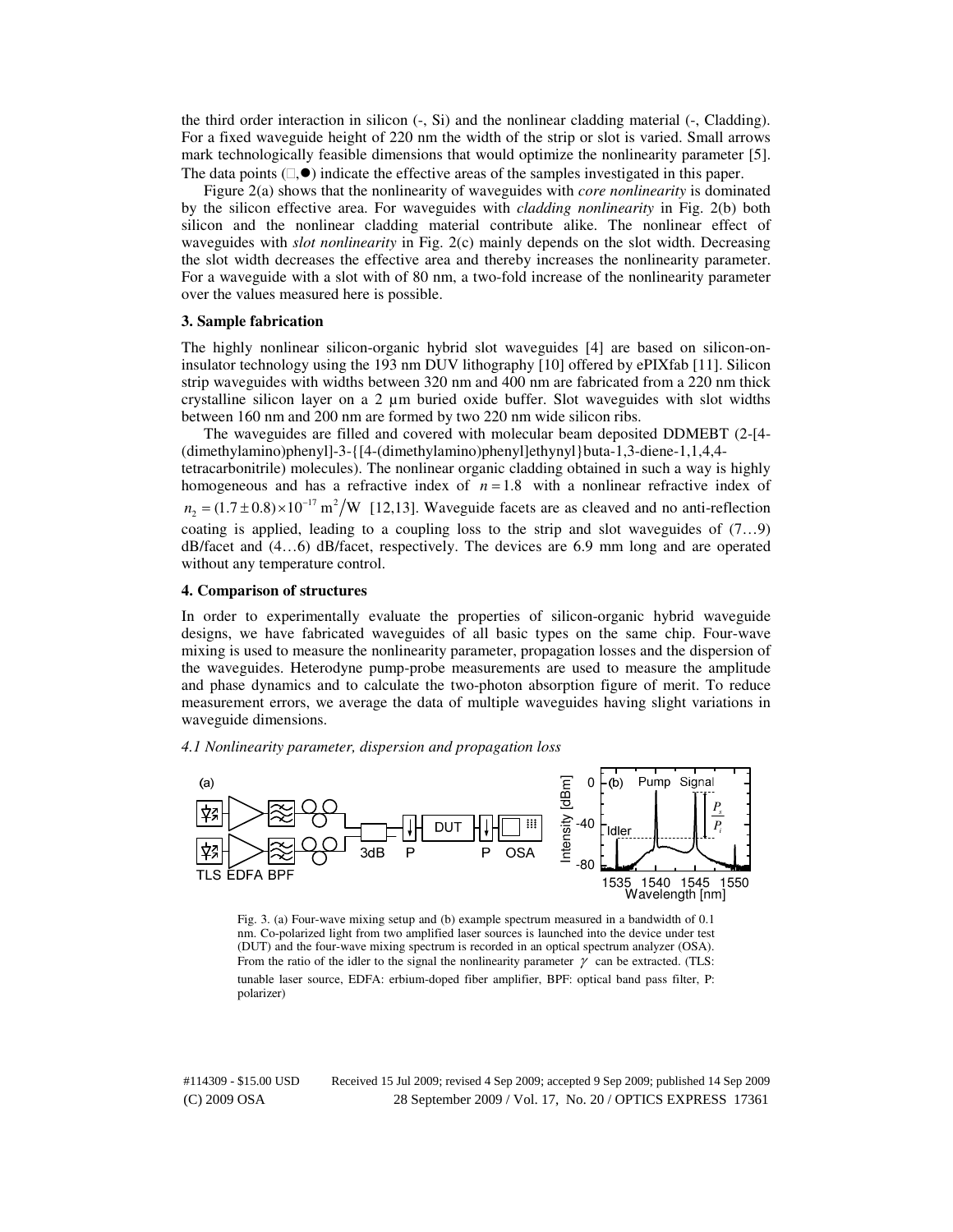The nonlinearity parameter, the dispersion and the propagation loss of the respective structures can be derived from four-wave mixing experiments.

The four-wave mixing setup is shown in Fig. 3(a). Co-polarized light from two amplified laser sources is launched into the device under test (DUT) using polarization-maintaining lensed fibers. The four-wave mixing spectrum is recorded in an optical spectrum analyzer (OSA). Polarization controllers and polarizers (P) are used to strictly separate between TE and TM polarization. The example spectrum in Fig. 3(b) shows the pump and signal waves, as well as the up and down-converted four-wave mixing products.



Fig. 4. Dependence of the nonlinearity parameter Re  $\{\gamma\}$  times  $\eta$ , the normalized four-wave

mixing efficiency, as a function of the wavelength detuning  $\Delta\lambda$ ; measurement (°) and fit (-).  $\eta$  describes the normalized degradation of the four-wave mixing efficiency with increasing phase mismatch, for perfect phase-matching  $\eta = 1$  holds. The data are obtained by dividing the measured four-wave mixing conversion efficiency by the effective waveguide length, in order to emphasize the fundamental influence of dispersion, leaving out the technical issue of the propagation loss. The given parameters are averaged over multiple waveguides and measurements. All waveguides show high nonlinearities. (a) The strip waveguides with pure silicon core nonlinearity show the largest effect. (b) Waveguides with cladding nonlinearity have low linear losses but significant waveguide dispersion, which causes a large phase mismatch for detuning larger than 5 nm. (c) The slot waveguides show a strong nonlinear effect as well but provide larger phase-matching tolerance. All experimental results are summarized in Table 1.

Figure 4 shows the dependence of the nonlinearity parameter  $\text{Re}\{\gamma\}$  times the normalized four-wave mixing efficiency  $\eta$  on the wavelength detuning  $\Delta \lambda$  for a 400 nm wide strip waveguide operated in TE and TM, and for a slot waveguide with a 160 nm slot. The quantity  $\eta$  describes the normalized degradation of the four-wave mixing efficiency with increasing phase mismatch, without mismatch  $\eta = 1$  holds. The data are obtained by dividing the measured four-wave mixing conversion efficiency by the effective waveguide length (4), in order to emphasize the fundamental influence of dispersion, leaving out the technical issue of propagation loss.

The parameters extracted from the measurements are averaged over independent measurements of six waveguides for each design. Using a least squares fit procedure, the measurement of the idler power as a function of the frequency detuning between pump and signal allows to determine the nonlinearity parameter  $\text{Re}\{\gamma\}$ , the linear propagation loss  $\alpha_0$ 

and the dispersion factor  $D_2$ .

Two photons of a strong pump are transformed into one photon of the signal wave and a new photon at the converted frequency  $f_i = 2f_p - f_s$ . For the characterization we used sufficiently low power levels  $\left($  < 15 dBm on-chip power), such that nonlinear losses due to two-photon absorption were negligible. For a given launch power  $P_p(0)$  of the pump and of the signal  $P_s(0)$ , the power  $P_i(z)$  of the idler wave after a propagation length *L* becomes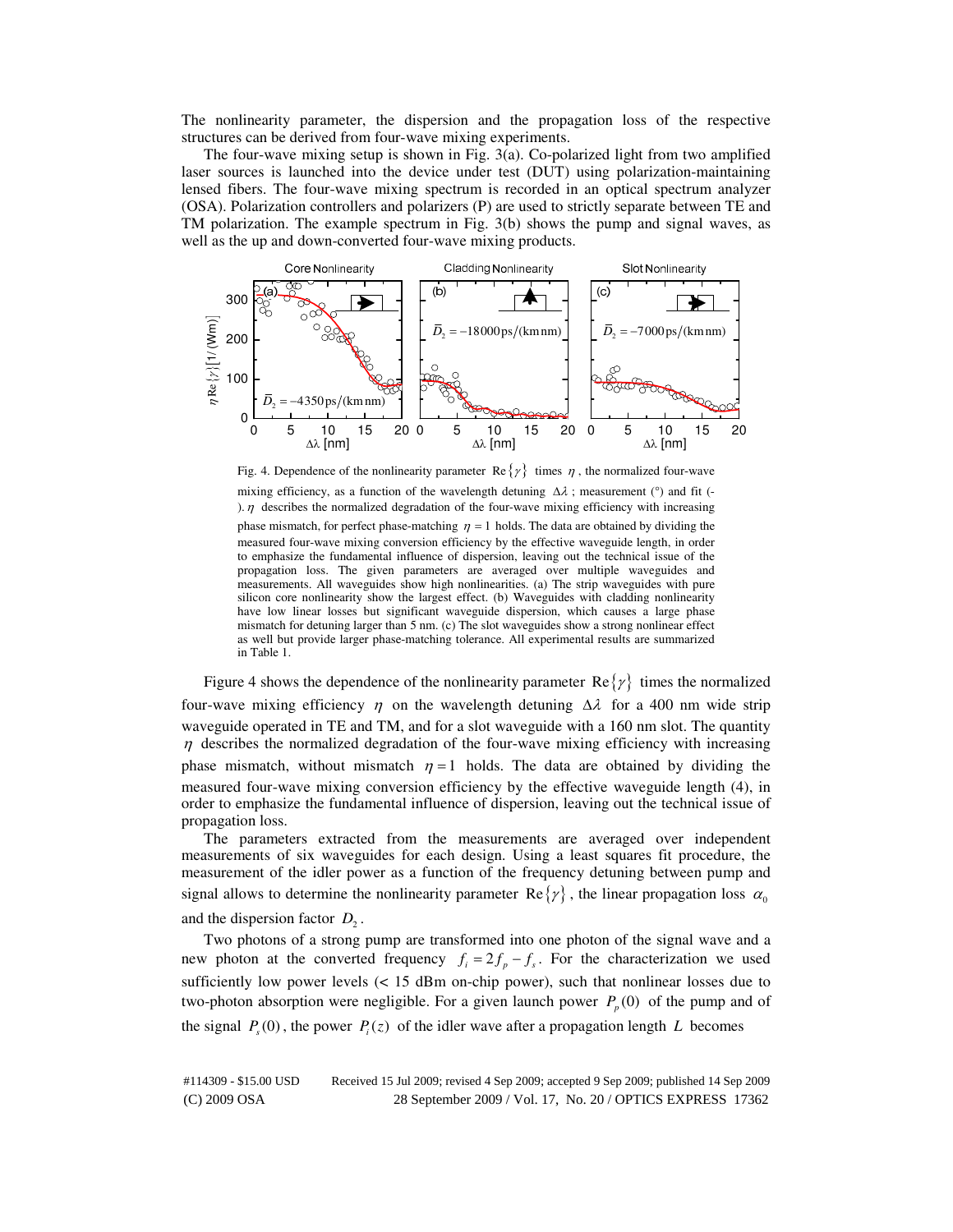$$
P_i(L) = e^{-\alpha_0 L} \left( \eta \operatorname{Re} \{ \gamma \} P_p(0) L_{\text{eff}} \right)^2 P_s(0), \tag{3}
$$

where  $\eta$  is the four-wave mixing efficiency and  $L_{\text{eff}}$  is the effective waveguide length

$$
L_{\rm eff} = \frac{1 - e^{-\alpha_0 L}}{\alpha_0}.\tag{4}
$$

For a center wavelength  $\lambda_p$  in a waveguide with the dispersion factor  $D_2$ , the total phase mismatch for a detuning  $\Delta \lambda = \lambda_p - \lambda_s$  is

$$
\Delta \beta = \frac{2\pi \lambda^2 D_2}{c} \Delta f_{ik} \Delta f_{jk} = \frac{2\pi c D_2}{\lambda_p^2} (\Delta \lambda)^2, \qquad (5)
$$

and the four-wave mixing efficiency for this phase mismatch is then given by [14,15]

$$
\eta^2 = \frac{\alpha_0^2}{\alpha_0^2 + \Delta \beta^2} \left[ 1 + 4e^{-\alpha_0 L} \frac{\sin^2(L\Delta \beta/2)}{\left(1 - e^{-\alpha_0 L}\right)^2} \right].
$$
 (6)

In our measurements, waveguides with pure silicon *core nonlinearity* and dimensions close to the theoretical optimum [5] show the largest nonlinear effect. For waveguide widths of  $(360...400)$  nm an averaged nonlinearity parameter of  $\overline{\gamma} = (307000 \pm 17000) / (W \text{ km})$  is found, close to the theoretical maximum of  $\gamma_{\text{max}} \approx 350000/(W \text{ km})$ . Dispersion and propagation loss are measured to be  $\overline{D}_2 = (-4350 \pm 150) \text{ps/(km nm)}$  and  $\overline{\alpha}_0 = (1.1 \pm 0.1) \text{ dB/mm}$ , respectively.

Strip waveguides with *cladding nonlinearity* show a large averaged nonlinearity parameter of  $\overline{\gamma} = (108000 \pm 17000) / (\text{W km})$  for  $(360...400)$  nm wide strips. A propagation loss of  $\overline{\alpha}_0 = (1.0 \pm 0.1) \text{ dB/mm}$  is found. This value is higher than expected for a device with very low interface roughness. But because the mode extends deeply into the cladding, scattering at the sample surface gives rise to additional propagation loss. The significant waveguide dispersion of  $\overline{D}_2 = (-18000 \pm 2300) \text{ ps/(km nm)}$  causes a large phase mismatch for a detuning larger than 5 nm, see Fig. 4(b).

Waveguides with *slot nonlinearity* also show a strong nonlinearity parameter of  $\overline{\gamma}$  = (100000 ± 13000)/(W km). This is remarkable because the waveguide height of 220 nm and the slot width of  $(160...200)$  nm are far from the optimum that is reached for much smaller slot widths—see Fig. 2(c)—which could allow nonlinearity parameters beyond  $10^6$ /(W km) [5]. The total nonlinear effect is limited by a low effective waveguide length of  $L_{\text{eff}} = 2.6 \text{ mm}$ , due to an increased linear loss of  $\bar{\alpha}_0 = (1.5 \pm 0.1) \text{ dB/mm}$ . The dispersion of  $\overline{D}_2 = (-7000 \pm 400) \text{ ps/(km nm)}$  although large, is still sufficiently low to enable all-optical wavelength conversion at 42.7 Gbit/s [16] and demultiplexing at 170.8 Gbit/s [4] in a 4 mm long slot waveguide. All experimental results are summarized in Table 1.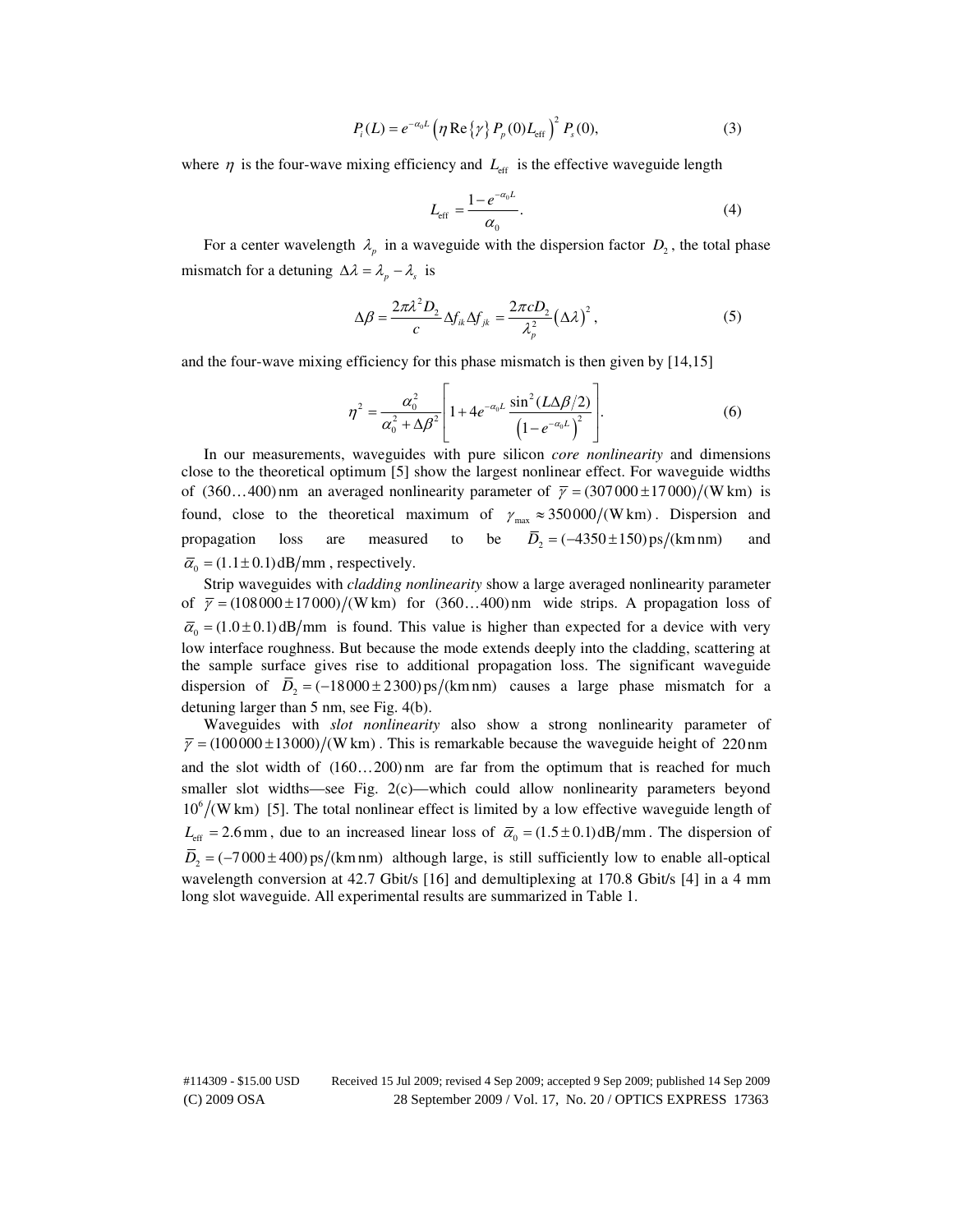**Table 1. Dimensions and optical properties of basic silicon-organic hybrid waveguide designs determined from four-wave mixing and heterodyne pump-probe experiments at a center wavelength of**  $λ = 1.55$  μm.

| Design                                     | Core               | Cladding           | Slot               |
|--------------------------------------------|--------------------|--------------------|--------------------|
| $\text{Re}\{\gamma\}$ [1/(W km)]           | $307000 \pm 17000$ | $108000 \pm 17000$ | $100000 \pm 13000$ |
| $\text{FOM}_\text{TPA}$                    | $0.38 \pm 0.17$    | $1.21 \pm 0.19$    | $2.19 \pm 0.25$    |
| $D_{\rm g}$ [ps/(km nm)]                   | $-4350 \pm 150$    | $-18000 \pm 2300$  | $-7000 \pm 400$    |
| $\alpha_{\rm o}$ [dB/mm]                   | $1.1 \pm 0.1$      | $1.0 \pm 0.1$      | $1.5 \pm 0.1$      |
| $a_{n}$ [dB/facet]                         | $8.8 \pm 0.2$      | $7.5 \pm 0.2$      | $5.0 \pm 1.0$      |
| Height [nm]                                | 220                | 220                | 220                |
| Rib Width [nm]                             | 360400             | 360400             | 220                |
| Slot Width [nm]                            | $\theta$           | $\Omega$           | 160200             |
| $A_{\text{eff}}^{(3)}$ [µm <sup>2</sup> ]  | $0.09*$            | $0.39*$            | $0.89*$            |
| $A_{\rm eff, NL}^{(3)}$ [µm <sup>2</sup> ] | $1.25*$            | $0.39*$            | $0.29*$            |

**(\*) Effective areas of silicon and nonlinear cladding material are obtained from a finiteelement simulation.** 

#### *4.2 Figure of merit measurement*



Fig. 5. Schematic illustration of (a) amplitude and (b) phase effects. At zero time delay, the Kerr effect causes an instantaneous phase change. If free carriers are created by two-photon absorption of the pulse, the plasma effect leads to an undesired phase change with the opposite sign and a long time constant. The amplitude transmission (a) shows the instantaneous loss caused by two-photon absorption and a permanently reduced transmission due to free carrier absorption. The dashed line shows the spectral artifact of the measurement principle, which is expected for strong Kerr media [17].

To characterize the nonlinear dynamics, heterodyne pump-probe measurements were performed. Simultaneous measurements of amplitude and phase dynamics allow to determine the two-photon absorption figure of merit (2) with high precision and without any free parameters like the effective area  $A_{\text{eff}}^{(3)}$ . In order to resolve amplitude and phase dynamics of the proposed waveguide designs, we have used a heterodyne pump-probe technique [18].

In the pump-probe setup a strong pump pulse induces nonlinearities in the waveguide, at a center wavelength of 1550 nm. A weak probe pulse launched after the pump pulse then experiences changes in the amplitude transmission and the refractive index of the waveguide. By superimposing the probe pulse with a local reference pulse in an unbalanced Michelson interferometer, a beating signal is created in a photodiode. A lock-in amplifier is then used to resolve the amplitude and phase information. By changing the time delay between pump and probe pulses, we are able to sample the device dynamics with sub-picoseconds resolution.

Figure 5 shows a schematic illustration of the effects found in the (a) amplitude and (b) phase dynamics of nonlinear silicon waveguides. At zero time delay, the Kerr effect causes an

(C) 2009 OSA 28 September 2009 / Vol. 17, No. 20 / OPTICS EXPRESS 17364 #114309 - \$15.00 USD Received 15 Jul 2009; revised 4 Sep 2009; accepted 9 Sep 2009; published 14 Sep 2009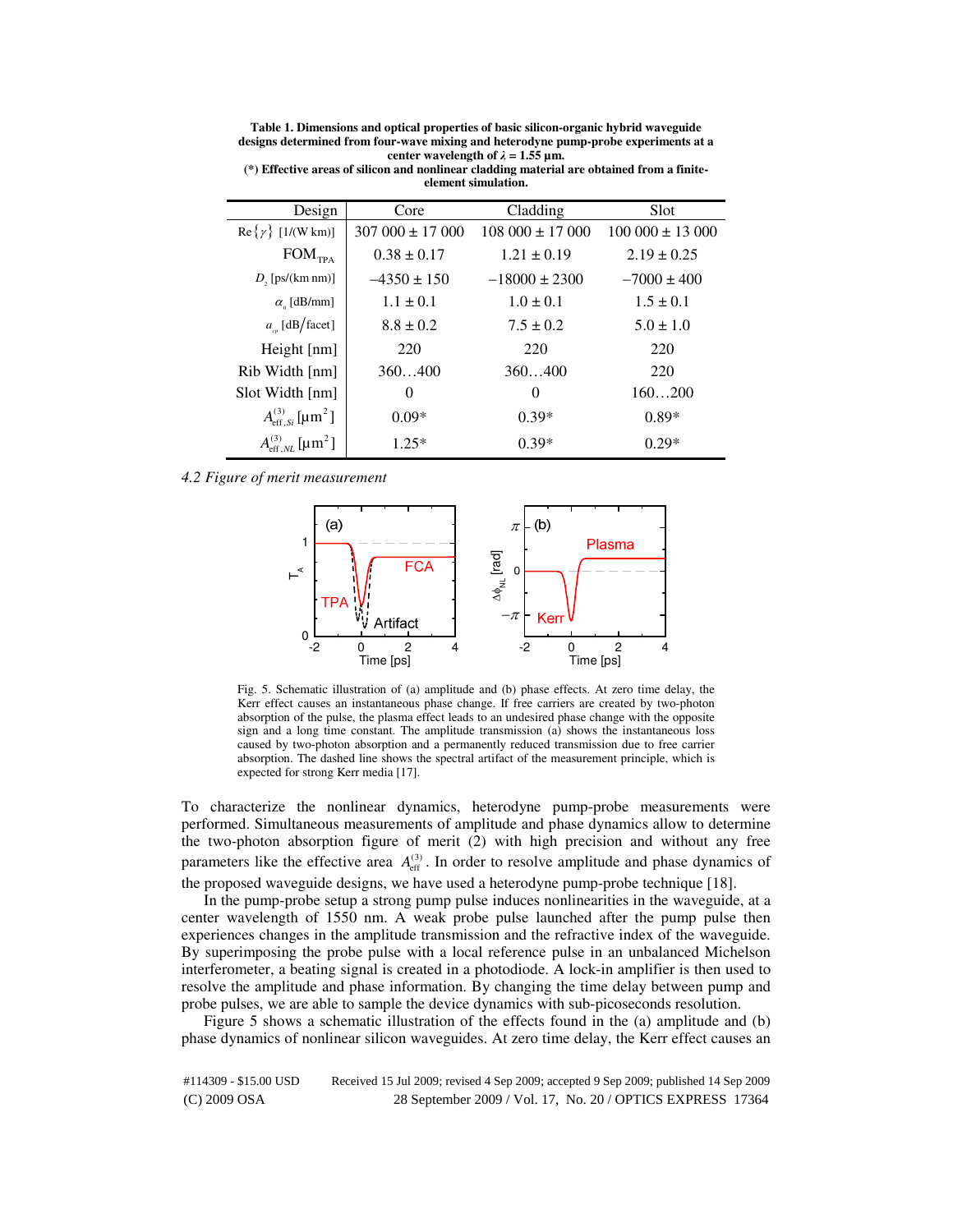instantaneous phase change. For the time dependency of  $exp(i\omega t)$  used in this paper, the change of the refractive index caused by the Kerr effect is positive and given by  $\Delta n = -\phi_{NL} \lambda / (2\pi L_{eff})$ . If free carriers are created by two-photon absorption, the plasma effect leads to an undesired phase change with the opposite sign and a long time constant. The amplitude transmission Fig.  $5(a)$  shows the instantaneous loss caused by two-photon absorption, and a permanently reduced transmission due to free carrier absorption.

The dashed line depicts an artifact of the measurement technique. In strong Kerr media the nearly instantaneous phase shift causes a very strong frequency shift  $\Delta f = d\phi_{NL}/dt$  of the probe pulse for non-zero time delay. This violates the assumption that the frequency difference between probe and reference pulses is fixed. A lock-in amplifier tuned to this difference frequency is unable to correctly detect the signal. Hence, the measured transmission seems to drop to nearly zero. As this drop is only caused by a violation of the measurement assumptions, it is treated as an artifact [17].

Figure 6 shows amplitude transmission  $T_A$  and phase  $\Delta \phi_{NL}$  dynamics of the three highly nonlinear waveguides. All waveguides show strong Kerr nonlinearities, the main difference is in the strength of the two-photon absorption and the amount of long lasting changes due to generated free carriers.



Fig. 6. Amplitude transmission  $T_A$  and phase  $\Delta \phi_{NL}$  dynamics of the highly nonlinear waveguides for different pump power levels. All waveguides show strong Kerr nonlinearities. However, the (a) silicon *core nonlinearity* waveguide shows strong two-photon absorption accompanied with simultaneous strong free-carrier absorption. The experiment leads to a figure of merit  $FOM_{TRA} = 0.38 \pm 0.17$ . (b) The waveguide with *cladding nonlinearity* shows a significantly lower detrimental TPA effect. It has a  $FOM_{TR} = 1.21 \pm 0.19$ . (c) Waveguide with *slot nonlinearity* showing a Kerr nonlinearity with nearly no two-photon absorption, negligible free carrier absorption, and a  $FOM_{TRA} = 2.19 \pm 0.25$ .

The strong pump signal with power  $P_p$  experiences linear losses  $\alpha_0$  and nonlinear losses  $\alpha_2$  due to two-photon absorption (TPA) and self-phase modulation (SPM) due to the Kerr effect. The change of the power  $P_p(z)$  and phase  $\phi_{P,NL}$  are given by [2]

$$
\frac{dP_p(z)}{dz} = -\alpha_0 P_p(z) + 2\operatorname{Im}\left\{\gamma\right\} P_p^2(z),\tag{7}
$$

(C) 2009 OSA 28 September 2009 / Vol. 17, No. 20 / OPTICS EXPRESS 17365 #114309 - \$15.00 USD Received 15 Jul 2009; revised 4 Sep 2009; accepted 9 Sep 2009; published 14 Sep 2009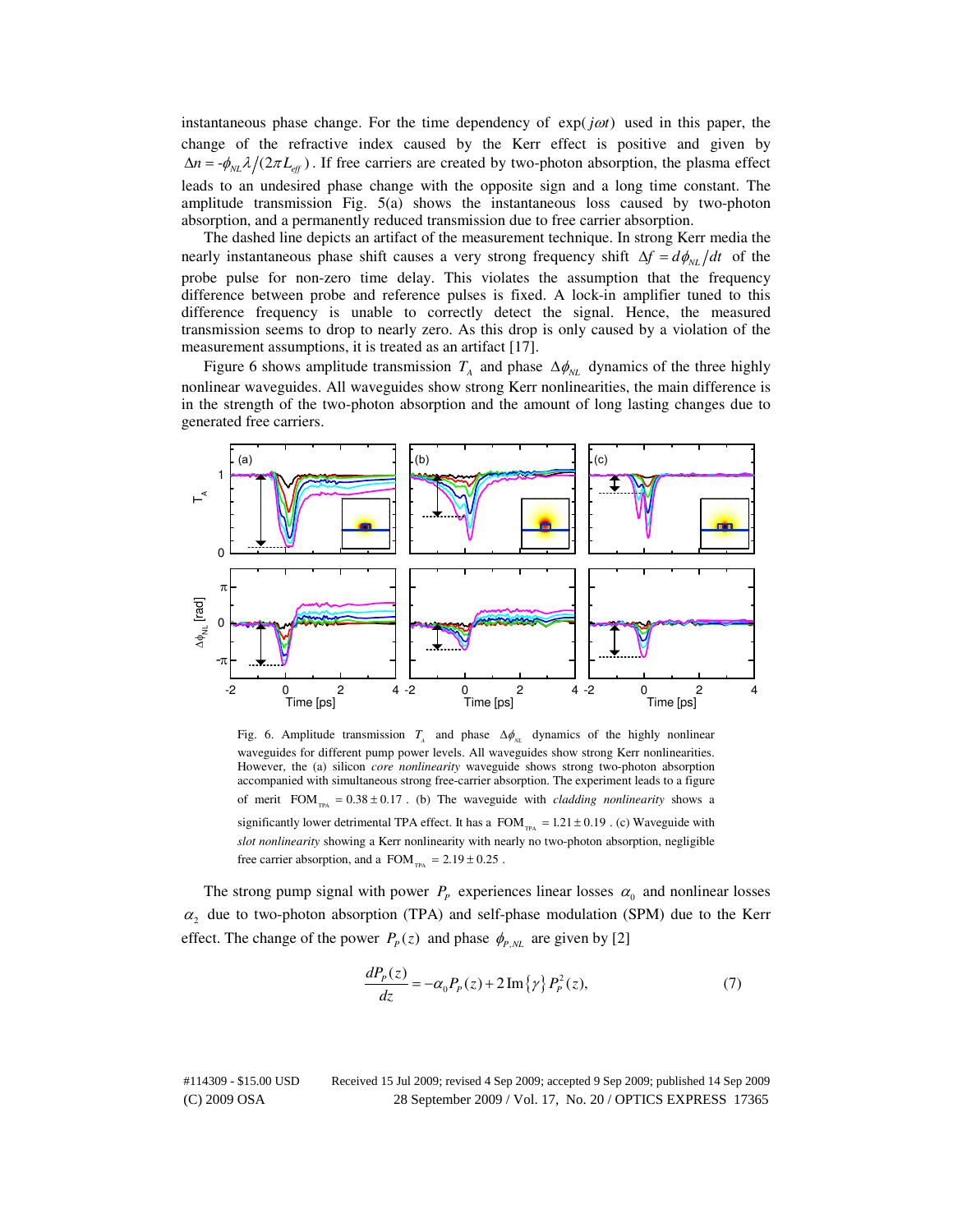$$
\frac{d\phi_{P,NL}(z)}{dz} = \text{Re}\{\gamma\} P_P(z),\tag{8}
$$

where  $\alpha_0$  is the linear loss and  $\lambda$  is the center wavelength. Third-order nonlinearities are described by the nonlinear refractive index  $n_2$  and the two-photon absorption coefficient  $\alpha_2$ . The resulting pump power  $P_p(z)$  for a launched pump power  $P_{p,0}$  is

$$
P_P(z) = \frac{e^{-\alpha_0 z}}{1 - 2L_{\text{eff}} \operatorname{Im} \{ \gamma \} P_{P,0}} P_{P,0}.
$$
 (9)

For zero time delay, pump and probe pulses occupy the same time slot. The weak probe pulse experiences negligible two-photon absorption, but considerable cross-two-photon absorption (XTPA) as well as cross-phase-modulation (XPM). The change of power  $P_s(z)$ and phase  $\phi_{NL}(z)$  are

$$
\frac{dP_s(z)}{dz} = -\alpha_0 P_s(z) + 4\operatorname{Im}\left\{\gamma\right\} P_p(z) P_s(z),\tag{10}
$$

$$
\frac{d\phi_{NL}(z)}{dz} = 2\operatorname{Re}\left\{\gamma\right\} P_P(z). \tag{11}
$$

Because of the known pump power (9), Eq. (10) can be integrated to yield

$$
P_{S}(z) = \frac{e^{-\alpha_{0}z}}{\left(1 - 2L_{\text{eff}} \operatorname{Im} \{ \gamma \} P_{P,0}\right)^{2}} P_{S,0}.
$$
 (12)

If for each time delay two measurements are taken, one with a pump of known power  $P_{P,0}$ and one with a blocked beam  $P_{p,0} = 0$ , the power transmission  $T_p$  and the nonlinear phase change  $Δφ<sub>NL</sub>$  become

$$
T_{P} = \frac{P_{s}(P_{P} > 0)}{P_{s}(P_{P} = 0)} = \frac{1}{\left(1 - 2L_{\text{eff}} \operatorname{Im} \{ \gamma \} P_{P,0} \right)^{2}},\tag{13}
$$

$$
\Delta \phi_{NL} = -\frac{\text{Re}\left\{\gamma\right\}}{\text{Im}\left\{\gamma\right\}} \ln \left(1 - 2L_{\text{eff}} \text{Im}\left\{\gamma\right\} P_{P,0}\right). \tag{14}
$$

Amplitude transmission  $T_A = T_P^{0.5}$  and nonlinear phase change  $\Delta \phi_{NL}$  are quantities that can be directly measured using the heterodyne pump-probe technique. Without the need to calculate an effective area  $A_{\text{eff}}^{(3)}$ , solving (13) and (14) with respect to Re  $\{\gamma\}$ /Im $\{\gamma\}$  yields an expression for the two-photon absorption figure of merit that only relies on these measured quantities, and is a characteristic property of the waveguide,

$$
\text{FOM}_{\text{TPA}} = -\frac{1}{4\pi} \frac{\text{Re}\{\gamma\}}{\text{Im}\{\gamma\}} = -\frac{\Delta \phi_{NL}}{4\pi \ln T_A}.
$$
 (15)

Pump-probe measurements of the silicon *core nonlinearity* in Fig. 6(a) show strong twophoton absorption and strong free-carrier absorption at the same time. This leads to a figure of merit of  $FOM_{TPA} = 0.38 \pm 0.17$ , in good agreement with values found for unclad silicon waveguides [6,9]. As a side effect of the strong two-photon absorption, free carriers with a life time of 1.2 ns are generated, leading to free-carrier absorption and slow phase change due to the plasma effect. For high speed applications, free carriers will accumulate, thereby reducing the nonlinear effect and leading to patterning effects.

(C) 2009 OSA 28 September 2009 / Vol. 17, No. 20 / OPTICS EXPRESS 17366 #114309 - \$15.00 USD Received 15 Jul 2009; revised 4 Sep 2009; accepted 9 Sep 2009; published 14 Sep 2009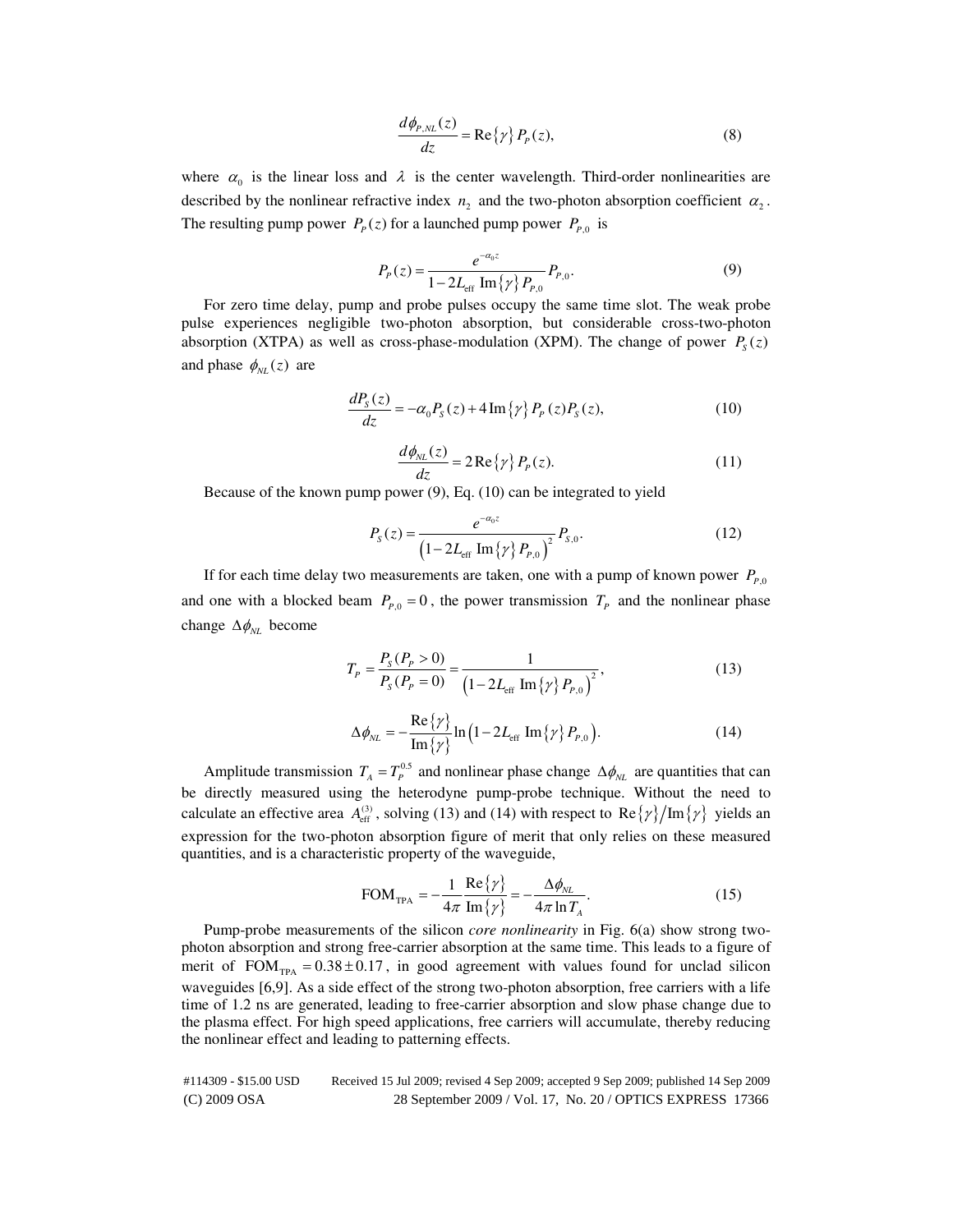The waveguide with *cladding nonlinearity* is shown in Fig. 6(b). As only a minor fraction of the intensity is still guided in the silicon, the detrimental effects are already reduced and the figure of merit is improved to  $FOM_{TPA} = 1.21 \pm 0.19$ . At high peak power, smaller numbers of free carriers are generated, leading to a reduced plasma effect. The two lobes visible in the transmission dynamics are the spectral artifact due to the rapid phase change, as explained in Fig. 5.

Waveguides with *slot nonlinearity* in Fig. 6(c) show a strong Kerr nonlinearity with nearly no two-photon absorption and negligible free carrier absorption. The two-photon absorption figure of merit is  $FOM_{TPA} = 2.19 \pm 0.25$ , which enables all-optical signal processing at highest bit rates [4]. Though, while the nonlinearity parameter of the silicon strip waveguide with core nonlinearity is higher, the nonlinearity of the slot geometry shows much smaller nonlinear losses and thus a much better scalability with peak power.

If the effective area of a nonlinear waveguide is known, the pump-probe traces also allow to determine the two-photon absorption parameter  $\alpha_2$ . For a simple silicon strip waveguide the intensity is known, as the effective area  $A_{\text{eff,Si}}^{(3)}$  can be easily derived numerically. For a peak pulse power  $P_{p_0}$ , the inverse power transmission of the strong pump pulse depends linearly on the on-chip intensity  $I_{P,0} = P_{P,0} / A_{\text{eff,Si}}^{(3)}$ ,



Fig. 7. Measured inverse power transmission  $1/T<sub>p</sub>$  of a silicon strip waveguide with core nonlinearity as a function of the on-chip peak power. For an effective waveguide length of  $L_{\text{eff}} = 2.5 \text{ mm}$ , the two-photon absorption coefficient is calculated from the slope of a linear fit to a value of  $\alpha_{2} = (0.8 \pm 0.2) \text{ cm/GW}$ .

Figure 7 shows the inverse power transmission for a 390 nm wide silicon strip waveguide. By using the measured dispersion of  $D_2 = -4400 \text{ ps/(km nm)}$  (see Table 1) to calculate the average peak power, an effective area of  $0.092 \mu m^2$ , and an effective length of  $L_{\text{eff}} = 2.5 \text{ mm}$ , the imaginary part of  $\gamma$  due to two-photon absorption is calculated from the slope of a linear fit to a value of Im  $\{\gamma\} = -41.6/(W \text{ m})$ . Since all the TPA originates form the silicon core, and since the effective area within the core is known, we can derive the TPA-coefficient of silicon,  $\alpha_2 = 0.8$  cm/GW. This is in good agreement with previous work [6,19]. As the pulse width in the waveguide can only be estimated with an uncertainty of 20%, the total error for  $\alpha_2$  is ±0.2cm/GW . However, for the calculation of the figure of merit in (15), these and other inaccuracies (e. g., for  $A_{\text{eff}}^{(3)}$ ) cancel.

(C) 2009 OSA 28 September 2009 / Vol. 17, No. 20 / OPTICS EXPRESS 17367 #114309 - \$15.00 USD Received 15 Jul 2009; revised 4 Sep 2009; accepted 9 Sep 2009; published 14 Sep 2009